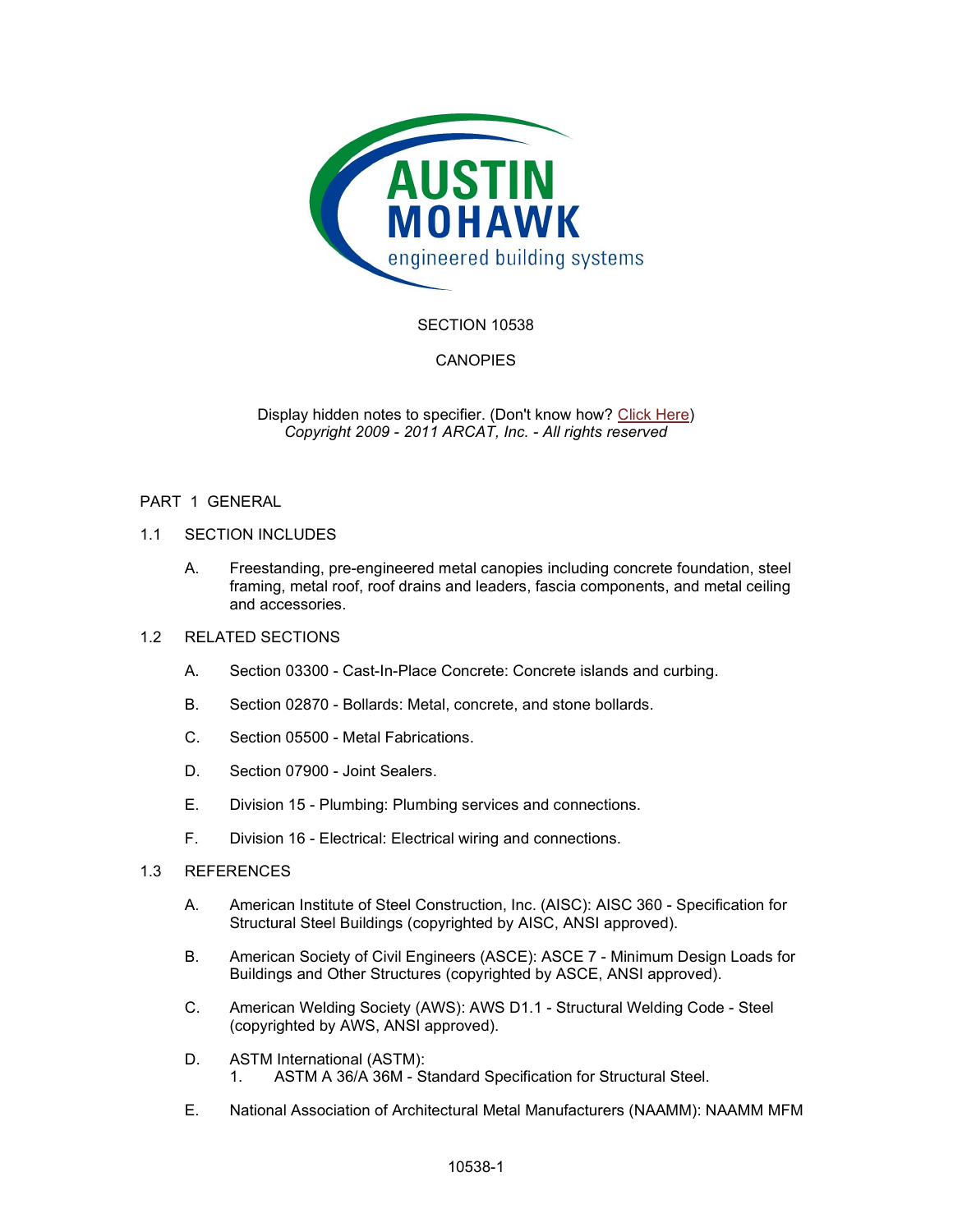- Metal Finishes Manual.

F. National Fire Protection Association (NFPA): NFPA 70 - National Electrical Code (copyrighted by NFPA, ANSI approved) - hereinafter referred to as NEC.

# 1.4 PERFORMANCE REQUIREMENTS

- A. Structural Performance: Provide pre-engineered canopies capable of withstanding the effects of gravity, wind, seismic, thermal and other project specific load conditions as required by the current building code for the site-specific location where canopy is installed:
	- 1. Uniform pressure as indicated on drawings Minimum design loads per ACSE 7
	- 2. OR Project Specific design requirements (to be provided by owner prior to canopy design)
- B. Thermal Movements: Provide pre-engineered canopies that allow for thermal movements resulting from the following maximum change (range) in ambient and surface temperatures by preventing buckling, opening of joints, overstressing of components, failure of joint sealants, failure of connections, and other detrimental effects. Base engineering calculation on surface temperatures of materials due to both solar heat gain and nighttime-sky heat loss.
	- 1. Temperature Change (Range): 120 degrees F (67 degrees C), ambient; 180 degrees F (100 degrees C), material surfaces.

# 1.5 SUBMITTALS

- A. General: Submit under provisions of Section 01300 Submittal Procedures.
- B. Product Data: Submit manufacturer's data sheets on each product to be used, including:
	- 1. Construction details, material descriptions, dimensions of individual components and profiles, and finishes.
- C. Shop Drawings: Submit shop drawings. Include plans, elevations, sections, details, and attachments to other work. Canopy supplier shall furnish complete canopy drawings signed and sealed by a professional engineer licensed in the state where the canopy shall be installed.
- D. Samples:
	- 1. Submit samples for initial color selection. Submit samples of each specified finish. Submit samples in form of manufacturer's color charts showing full range of colors and finishes available. Where finishes involve normal color variations, include samples showing the full, range of variations expected.
- E. Certificates: Submit product certificates signed by the manufacturer certifying material compliance with specified performance characteristics and criteria, and physical requirements.
- F. Warranty Data: Submit warranty documents specified herein.

# 1.6 QUALITY ASSURANCE

A. Manufacturer Qualifications: Company specializing in engineering and manufacturing pre-engineered canopies with a minimum documented experience of twenty years and with an in-house quality inspection program not by AISC or other certification program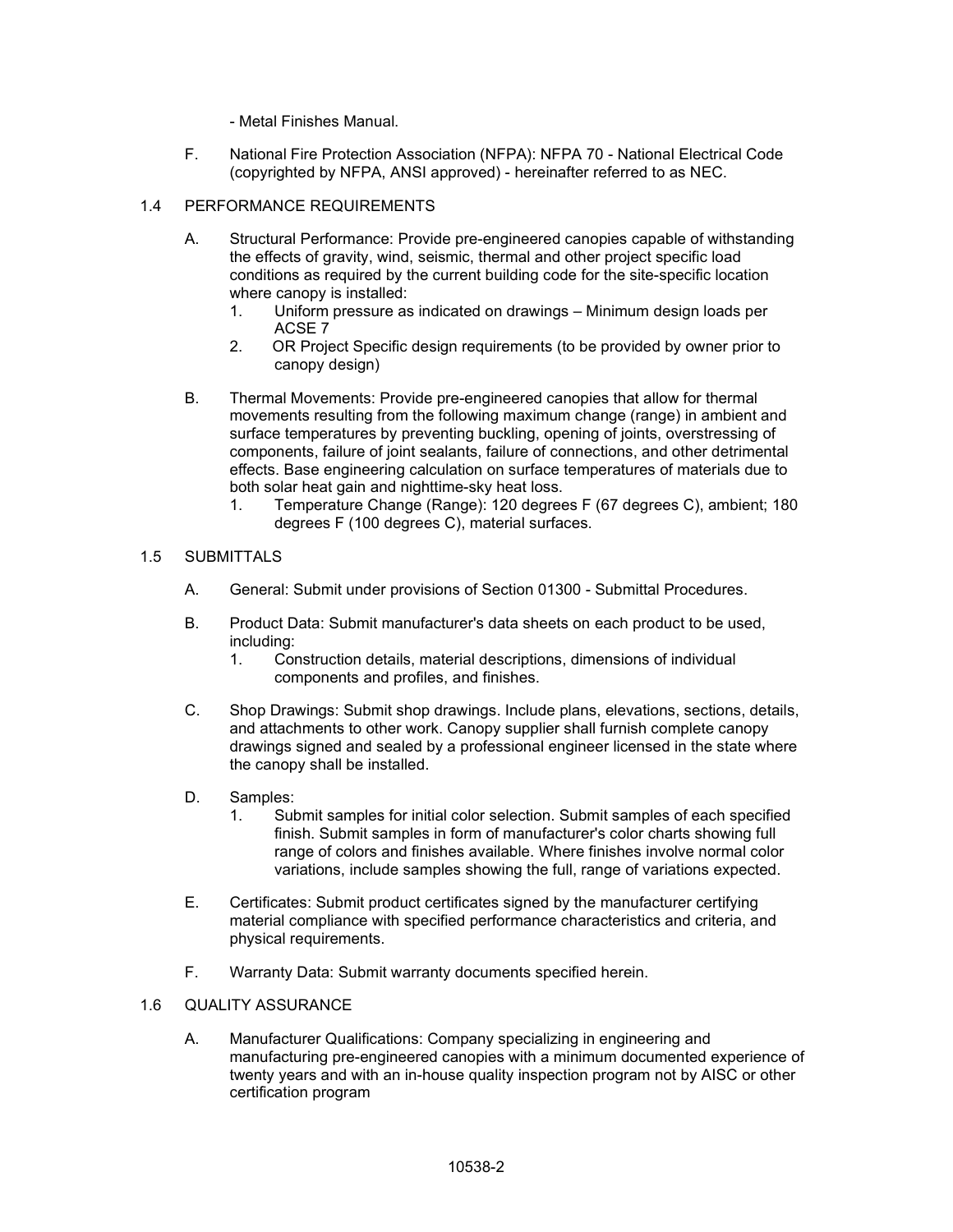- B. Welding: Qualify procedures and personnel according to the following:
	- 1. Welding shall be in accordance with AWS D1.1 (with E70XX electrodes).
	- 2. Steel shop connections shall be welded and field connections shall be bolted (unless otherwise noted on the Drawings). Shop welds may be changed to field welds with the approval of the project engineer.
	- 3. Slag shall be cleaned from welds and inspected. Steel shall be painted with red oxide rust-inhibitive primer (unless galvanizing specified).
- C. Electrical Components, Devices, and Accessories: Listed and labeled as defined in NEC, Article 100, by a testing agency acceptable to authorities having jurisdiction, and marked for intended use.
- D. Source Limitations: Obtain pre-engineered metal canopy through one source from a single manufacturer who shall manufacture and install the canopy.
- E. Product Options:
	- 1. Information on the Drawings and in the Specifications establishes requirements for system's aesthetic effects and performance characteristics. Aesthetic effects are indicated by dimensions, arrangements, alignment, and profiles of components and assemblies as they relate to sightlines, to one another, and to adjoining construction. Performance characteristics are indicated by criteria subject to verification by one or more methods including preconstruction testing, field testing, and in-service performance. Do not modify intended aesthetic effects, as judged solely by the Architect, except with the Architect's approval. If modifications are proposed, submit comprehensive explanatory data to the Architect for review.
	- 2. The Drawings indicate size, profiles, and dimensional requirements of preengineered metal canopies and are based on the specific system indicated. Refer to Refer to Section 01600 - Product Requirements. Do not modify intended aesthetic effects, as judged solely by the Architect, except with the Architect's approval. If modifications are proposed, submit comprehensive explanatory data to the Architect for review.
- F. Coordination:
	- 1. The Contractor shalll conduct site meetings to verify project requirements, substrate conditions, utility connections, manufacturer's drawings and installation instructions. Comply with Division 1 section on project meetings.
	- 2. The contractor shall prepare for and pour the concrete footers for the preengineered metal canopies. Manufacturer shall furnish recommended footing drawings as per IBC Section 1807.3 and prints and rebar details for concrete footings, as well as provide anchor bolts to be embedded in concrete footer. Such items shall be delivered to project site in time for installation.
- 1.7 DELIVERY, STORAGE, AND HANDLING
	- A. Store products in manufacturer's unopened packaging until ready for installation.
	- B. Protect components and accessories from corrosion, deformation, damage, and deterioration when stored at job site. Keep materials free from dirt and foreign matter.

### 1.8 PROJECT CONDITIONS

A. Field Measurements: The Contractor shall verify location and elevation of footings relative to finished grade, columns, and other construction contiguous with preengineered metal canopies by field measurements before fabrication and indicate measurements on shop drawings.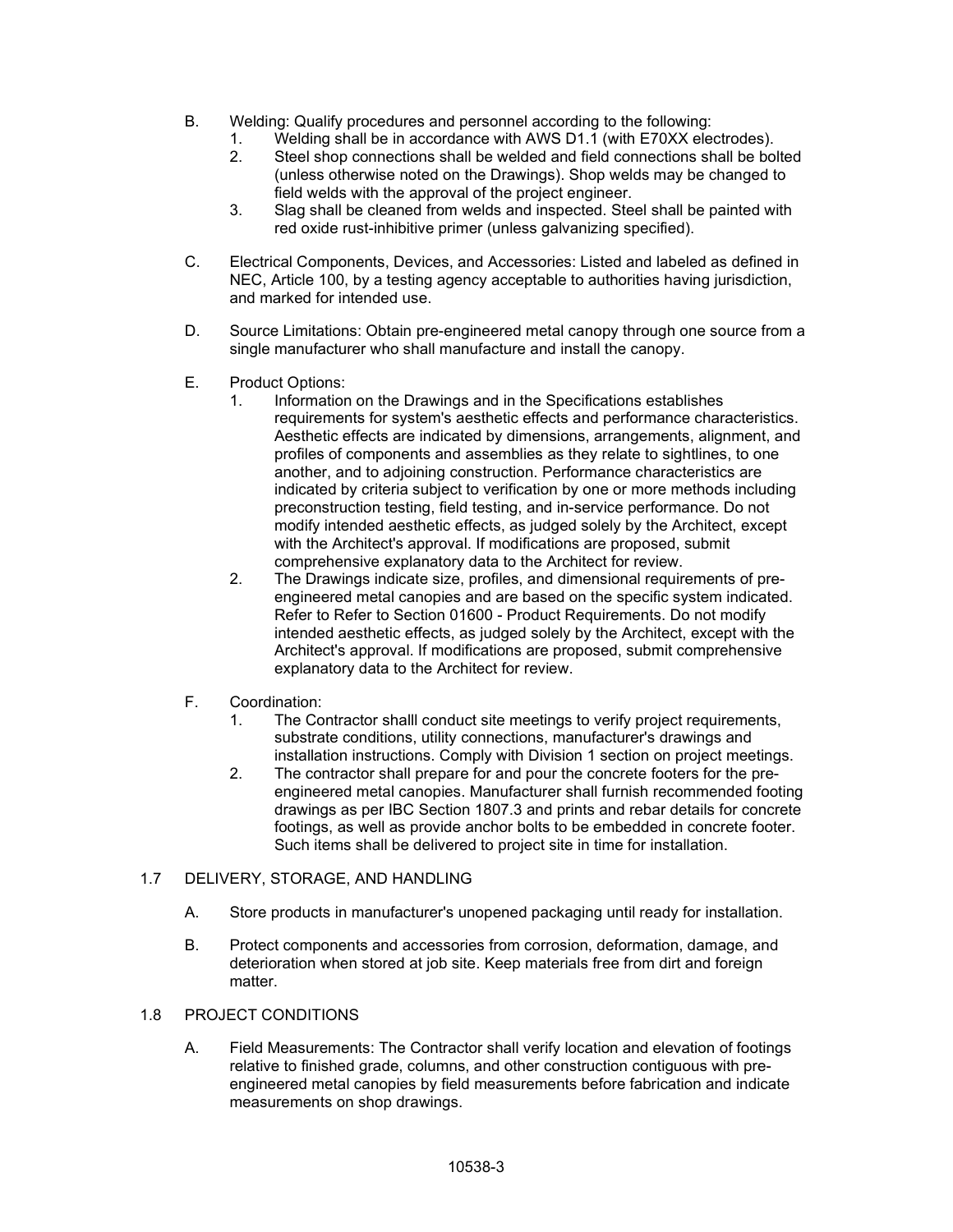1. Established Dimensions: The Contractor shall, where field measurements cannot be made without delaying the work, establish dimensions and proceed with fabricating metal canopies without field measurements. Contractor is responsible to coordinate footer locations and elevations with any interferences with or attachments to abutting structures.

# 1.9 WARRANTY

- A. Austin Mohawk warrantees the products it manufactures to be free of defects in materials, leaks, and workmanship for 1 year from date of shipment.
	- 1. Austin Mohawk also offers a 20-year limited warrantee against peeling, flaking, chipping of canopy deck when properly maintained, and pass on manufacturer's warrantees for accessory items, replacement of materials only no labor coverage per vendor warranty coverages

# PART 2 PRODUCTS

# 2.1 MANUFACTURERS

- A. Acceptable Manufacturer: Austin Mohawk and Company, Inc., which is located at: 2l75 Beechgrove Place ; Utica, NY 135O1; Toll Free Tel: 8O0-765-3l10; Tel: 3l5- 793-3O00; Email: request info (info@austinmohawk.com); Web: www.austinmohawk.com
- B. Substitutions: Not permitted.
- C. Substitutions: Requests for substitutions will be considered in accordance with provisions of Section 01600 - Product Requirements.

# 2.2 MATERIALS

- A. Structural Steel:
	- 1. Material and work shall conform to the latest AISC 360.
	- 2. Structural steel shall be painted with a rust inhibitive (red oxide) primer (std). OR
	- 3. Structural steel shall be hot-dip-galvanized.
- B. Sheet Metal:
	- 1. Decking: 3 inch (76 mm) by 16 inch (406 mm) by 20 gage smooth white or embossed available, ASTM A 653/A 653M GR40, Fy = 40 ksi, galvanized steel with baked enamel finish.
	- 2. Center and Tapered Gutter: 20 gage hot-dip galvanized steel baked enamel finish.
	- 3. Perimeter Gutter: 20 gage hot-dip galvanized steel baked enamel finish.
	- 4. Internal Downspout: 3 inch (76 mm) diameter PVC .OR
	- 5. External Downspouts: 3 inch (76 mm) by 4 inch (102 mm) Aluminum in 10' sections

# 2.3 PRE-ENGINEERED METAL CANOPY

A. General: Provide a complete, integrated set of manufacturer's standard design canopy components to form a pre-engineered canopy ready for installation on project site. Canopy steel framing consists of using stacked wide-flange roof beams which transfer loads to columns. Columns are designed as fixed base elements to transfer vertical & lateral loads and moments to concrete foundations. Columns are typically located in an area of site protected from drive lane traffic. Pre-engineered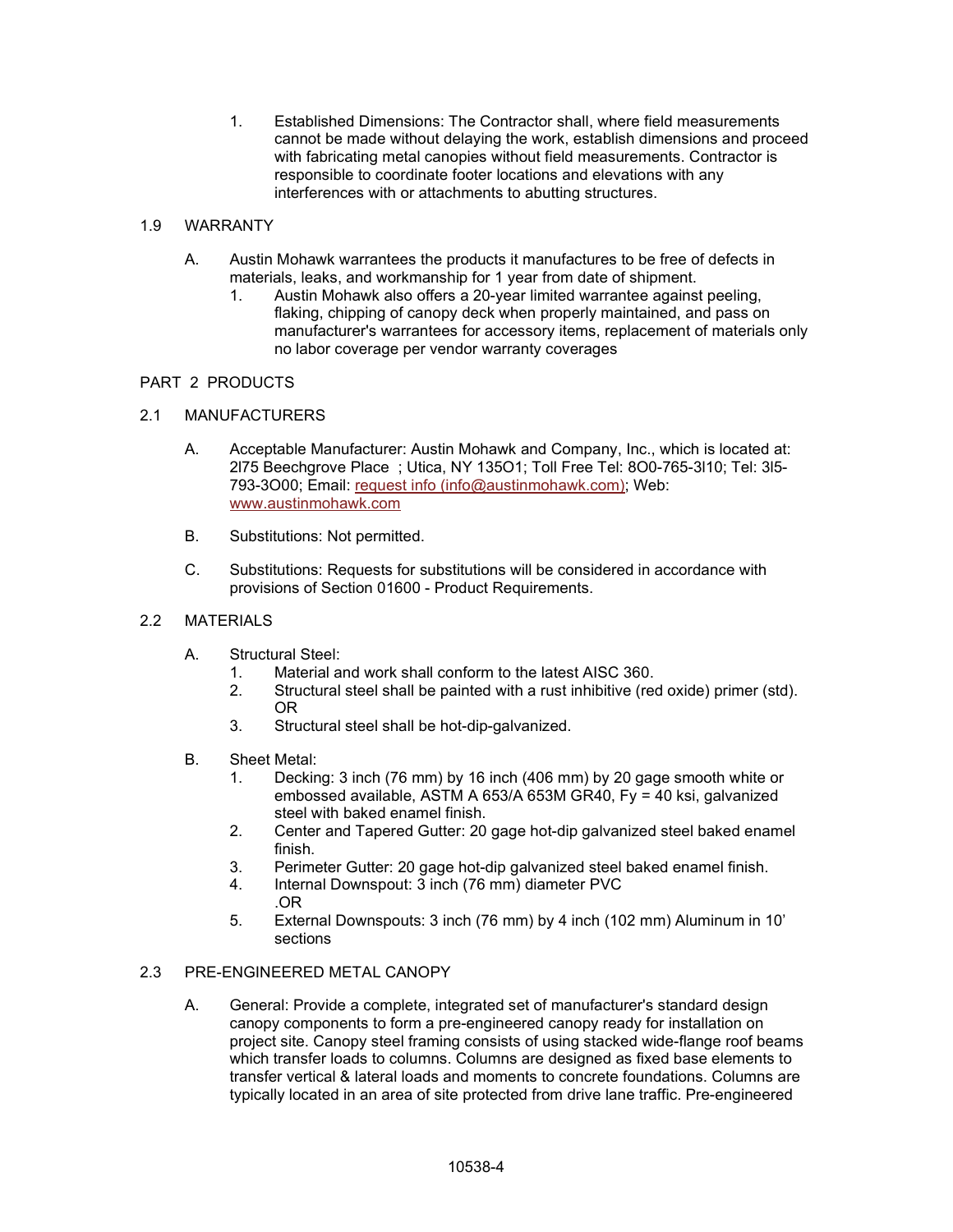metal canopy shall be designed to meet all site specific design loads per Section 1.4.A or project specific requirements.

- B. Canopy Fascia:
	- 1. Aluminum Composite Panel (ACM): Available with a fluorocarbon paint finish, masked on one side. Shall be warranted for 5 -10 years depending on color and finish selection.
	- 2. Standing Seam Steel MPN120 panels in 24 ga standard colors 70% PVDF resin-based coatings provide high performance durability for exterior and interior applications. These coatings are designed to resist fading, chalking and abrasion. Meets the requirement of AAMA 2605-13 for aluminum substrates
	- 3. Fascia: Various custom fascia to meet design requirements such as architectural shingle, EIFS, standing seam panels.
- C. Canopy Finishes: Comply with NAAMM MFM for recommendations for applying and designating finishes.
	- 1. Appearance of Finished Work: Variations in appearance of abutting or adjacent pieces are acceptable if they are within one-half of the range of approved samples. Noticeable variations in the same piece are not acceptable. Variations in appearance of other components are acceptable if they are within the range of approved samples and are assembled or installed to minimize contrast.
- D. Fabrication: Fabricate pre-engineered canopies completely in factory.

### PART 3 EXECUTION

#### 3.1 EXAMINATION

- A. Verification of Conditions: Examine areas and conditions under which the work is to be installed, and notify the Contractor in writing, with a copy to the Owner and the Architect, of any conditions detrimental to the proper and timely completion of the work. Do not proceed with the work until unsatisfactory conditions have been corrected.
	- 1. Examine supporting foundations for compliance with manufacturer's requirements, including installation tolerances and other conditions affecting performance of supporting members.
	- 2. Verify the rough-in of required mechanical and electrical services prior to placement of the structure.

#### 3.2 PREPARATION

- A. Clean surfaces thoroughly prior to installation.
- B. Prepare surfaces using the methods recommended by the manufacturer for achieving the best result for the substrate under the project conditions.

### 3.3 INSTALLATION

A. A work area shall be required extending 10 feet (3 m) beyond buildings and canopies in all directions to the extent practical. The work area shall be flat, comprised of hard-packed soil or gravel, asphalt, or concrete, and free of open excavation, debris, construction equipment and construction workers. An additional flat work space a minimum of 25 feet (7.6 m) by 25 feet (7.6 m) or as practical shall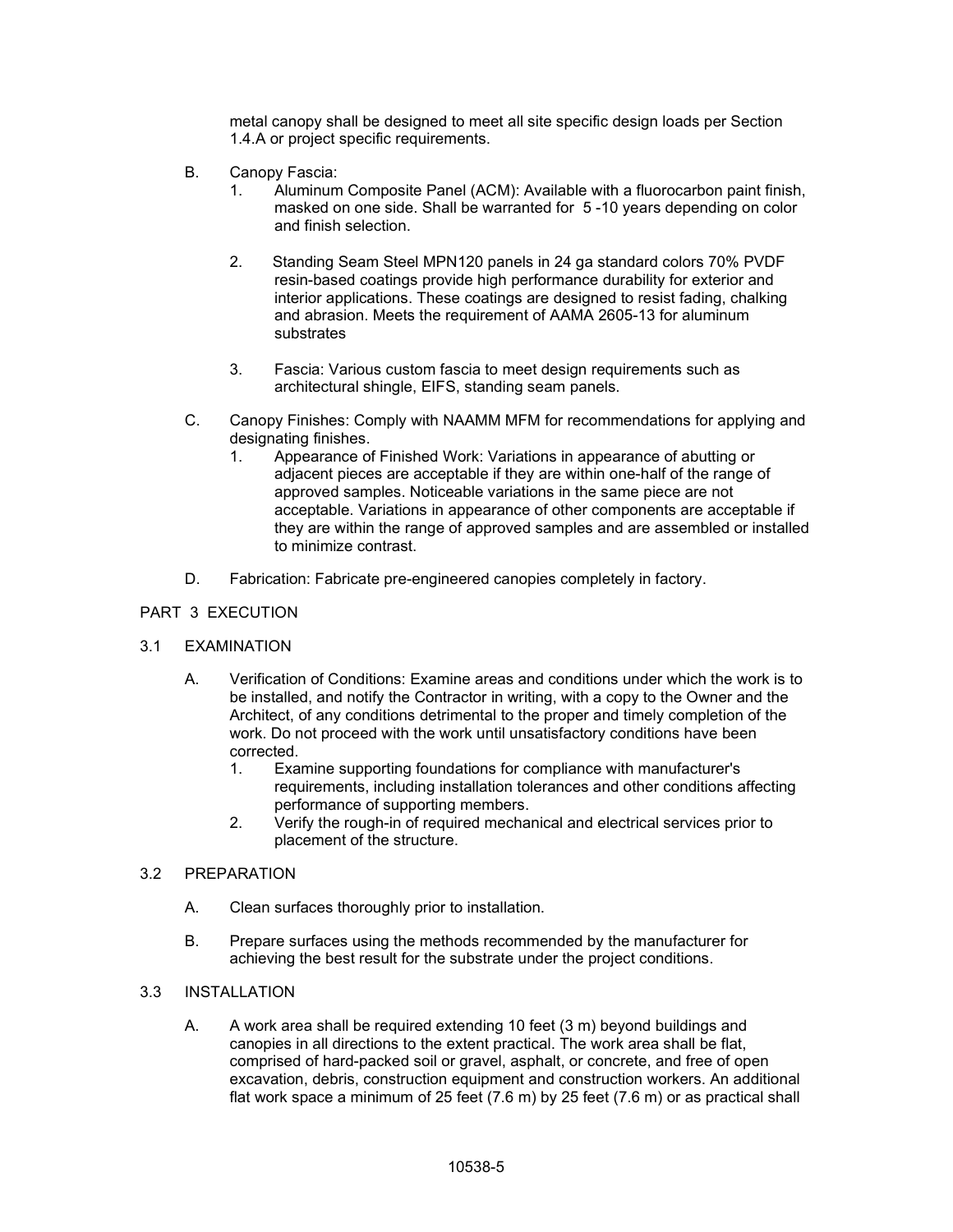be provided adjacent to the canopy and/or building for unloading and storing materials. Site to meet OSHA guidelines to allow lift equipment and scaffolding to maneuver the work area.

- B. Set pre-engineered metal canopy plumb and aligned. Level base plates true to plane with full bearing on concrete bases.
- C. Fasten pre-engineered metal canopy columns to anchor bolts and/or foundation bolts.
- D. Provide anchor bolts as follows:
	- 1. Anchor bolts or foundation bolts will be set by the Owner in accordance with approved site-specific drawings. They must not vary from the size and dimensions shown on the erection drawings. Use of a plywood template is recommended. Remove template prior to column erection.
	- 2. Anchor bolts shall conform to ASTM F1554 grade 55 and shall have a minimum of 7 inches (178 mm) of exposed thread and 23 inch (584 mm) minimum embedment with 1-1/4 inch (32 mm) nut and washer as embedment end.
- E. Provide bolted connections as follows:
	- 1. Structural erection bolts shall conform to ASTM A 325/A 325M.
	- 2. Bolts shall be tightened to snug tight per latest RCSC specifications (unless otherwise specified).
- F. Provide screws as follows:
	- 1. Fastening shall be performed per installation prints provided by the manufacturer.
	- 2. Self-drilling and self-tapping screws shall have a sufficient cut point and a 1/2 inch (13 mm) outside diameter dished metal-backed neoprene washer to be used in water sealing applications.
- G. Provide pedestrian protection and warnings during construction which comply with local, Federal, and OSHA codes.
- H. Prior to steel erection of any kind, the Contractor shall grade, backfill and otherwise prepare the job site to allow for rolling scaffold and ensure safe working conditions including the removal or relocation of overhead power lines.
- I. Any grade or elevation situations which deviate from the approved manufacturer's plans shall be conveyed to the manufacturer prior to fabrication.
- J. All anchor bolts and/or leveling plates shall be set within 1/4-inch (6 mm) tolerance on layout and grade level.
- K. Temporary electrical power shall be provided.
- L. Connect electrical power service to power distribution system according to requirements specified in Division 16 - Electrical.
- M. Dumpster for trash and debris shall be provided by the Contractor.

#### 3.4 ADJUSTING AND CLEANING

- A. After completing installation, inspect exposed finishes and repair damaged finishes.
- 3.5 PROTECTION